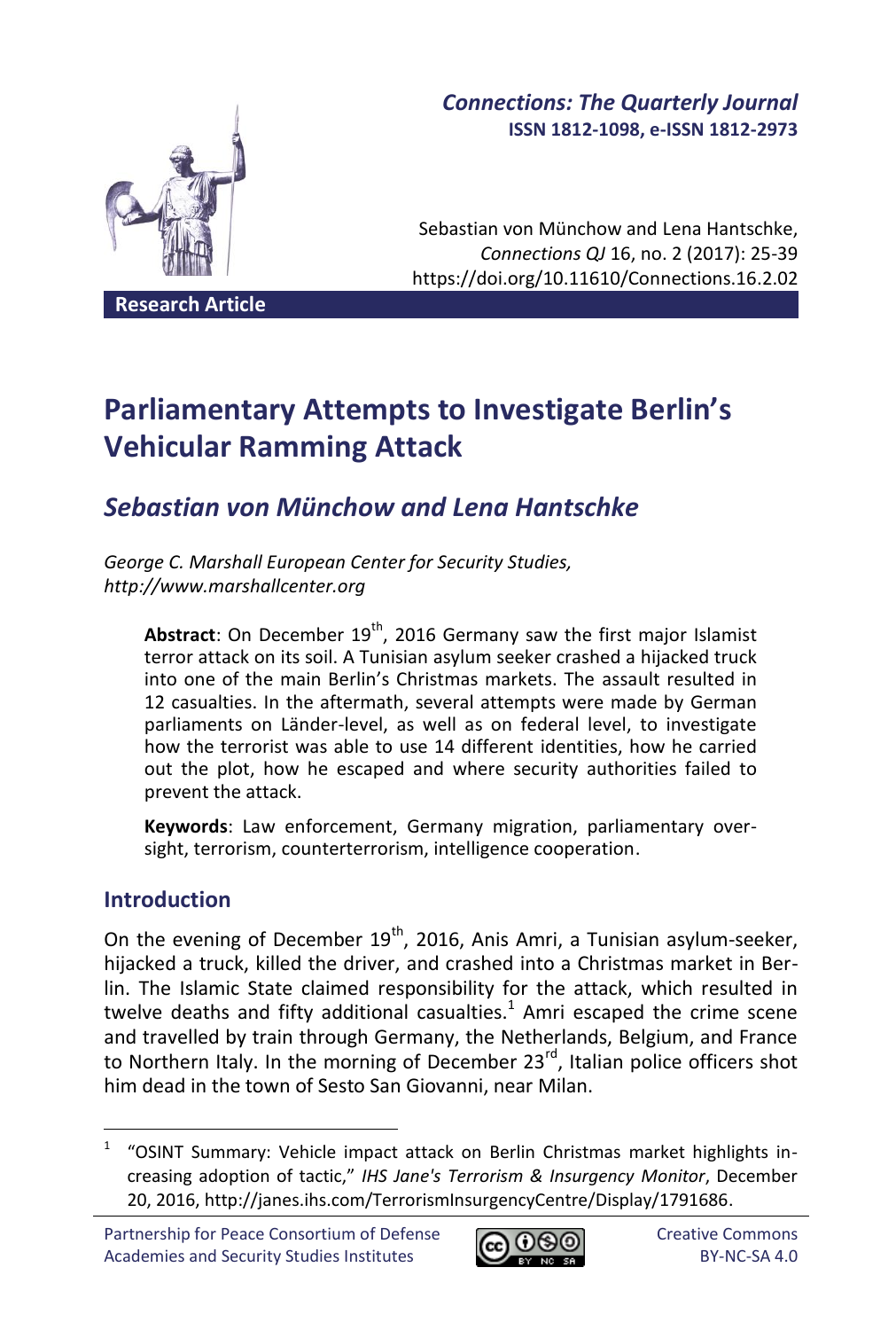This assault was the first major Islamist terrorist event on German soil that resulted in the deaths of civilians. $^2$  The attack re-heated the debate about Berlin's migration policy at large, but also focused on specific questions: How could Amri seek asylum in Germany despite his criminal record in Italy? How did he operate inside Germany using 14 different identities? How could Amri travel through five European countries before he was shot dead?<sup>3</sup> Throughout the state and federal levels, calls for security-related reforms, 4 aimed at improving video surveillance, data exchange, increasing the staff of security agencies and tougher deportation procedures, flourished. In parallel, the question unfolded which legislative institutions could do a thorough *ex post* investigation of the  $plot?$ <sup>5</sup>

This contribution uses the Anis Amri case to illustrate the complexity of the German federative system, the diversity of law enforcement jurisdictions and respective parliamentary inquiries. It will not focus on the police aftermath reports, but instead will look at those investigations by ad hoc parliamentary committees which examine allegations of executive misconduct or failure. This

3 "Berlin truck attack: Can the EU stop another Amri?" *BBC News,* January 6, 2017, http://www.bbc.com/news/world-europe-38517768. See also "The Berlin Vehicular Ramming Attack – What we know & Insights from ICT Experts," *The International Institute for Counter-Terrorism (ICT) online*, December 22, 2016, www.ict.org.il/ Article/1883/the-berlin-vehicular-ramming-attack.

4 "Gegen Terrorismus hilft nur Besonnenheit," *Der Tagesspiegel online,* February 2, 2017, www.tagesspiegel.de/politik/gesetzentwurf-zu-fussfesseln-gegen-terrorismushilft-nur-besonnenheit/19335506.html. Note the intention to introduce an early warning mechanism called RADAR: "Neues System zur besseren Gefährder-Einschätzung," *Berliner Zeitung online*, January 21, 2017, http://www.berlinerzeitung.de/politik/neues-system-zur-besseren-gefaehrder-einschaetzung-25588238. NRW law enforcement reform plans: "Was die Polizei in NRW verbessern will," *Spiegel online*, February 13, 2017, http://www.spiegel.de/politik/deutschland/anisamri-was-die-polizei-in-nrw-nach-anschlag-in-berlin-verbessern-will-a-1134309.html.

5 "Sicherheitsdebatte: Souverän gegen Terror," *FAZ online*, January 11, 2017, www.faz.net/aktuell/politik/inland/sicherheitsdebatte-souveraen-gegen-terror-14613401.html. See also Federal Minister for Internal Affairs, Thomas de Maizière's statement "Sicherheit als gemeinsame Verantwortung," *Bundesregierung*, January 28, 2017, https://www.bundesregierung.de/Content/DE/Interview/2017/01/2017- 01-28-de-maiziere-spiegel.html.

 $\overline{a}$ 2 There was one attack in March 2011 in Frankfurt. It is considered to have an Islamist background. Arid Uka, a presumed self-radicalized youngster of Kosovar origin, killed two U.S. airmen and wounded two others when they wanted to board a plane at Frankfurt Airport. For further information on the incident see "Frankfurt Airport shooting: two US-serviceman dead," *BBC News online*, March 2, 2011, www.bbc.com/news/world-europe-12621832, and "Frankfurt airport gunman jailed for life," *BBC News online*, February 10, 2012, www.bbc.com/news/world-europe-16984066.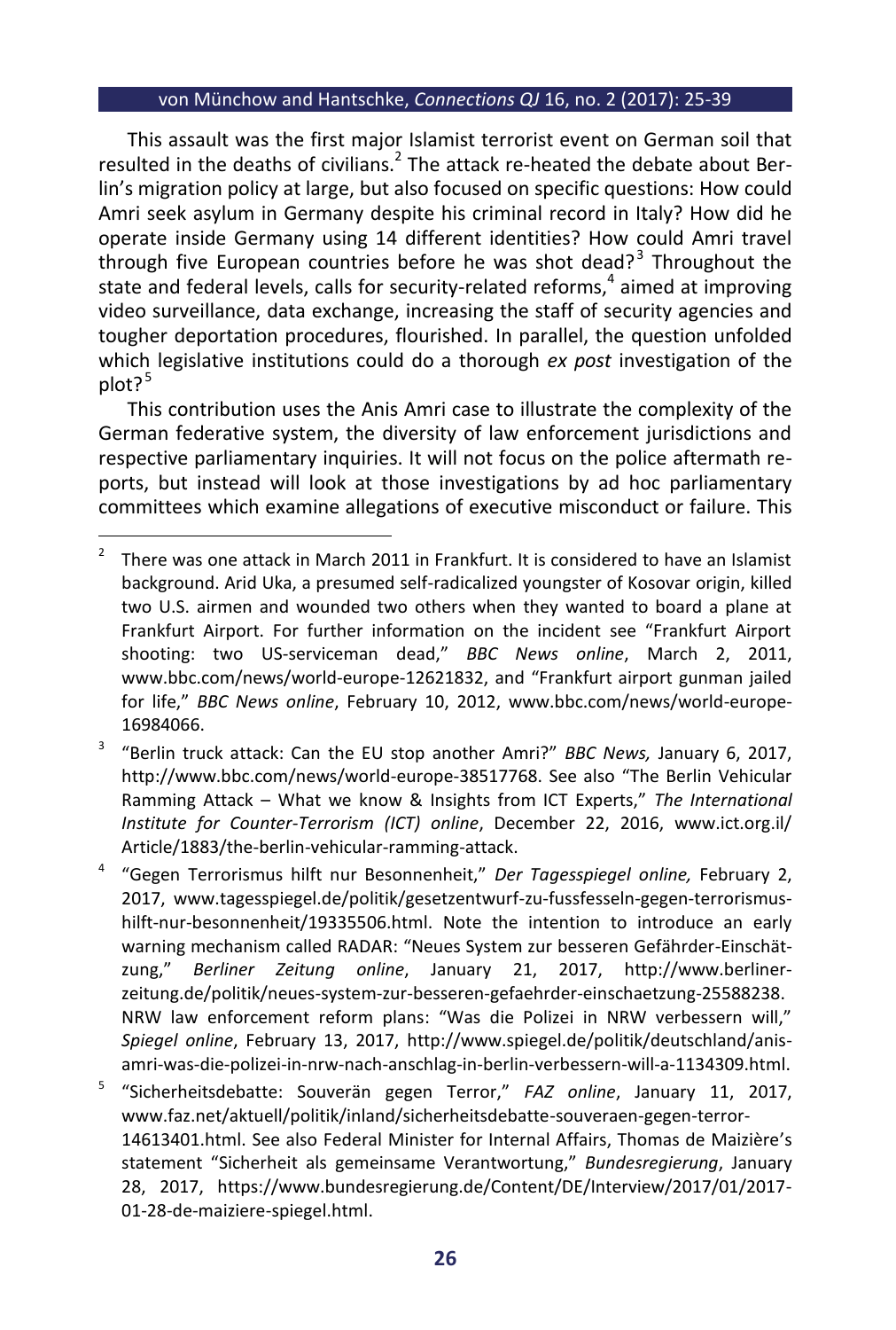brief discourse will help to understand the distinct jurisdictions of the states ("die Länder") and the federal level. Therefore, the paper elaborates on the parliamentary investigations from the City of Berlin as one of the 16 German states, then turns to the state of North-Rhine Westphalia (NRW) and subsequently introduces federal attempts where *ex post* investigations took place. Finally, the contribution will share some thoughts about the eventual achievements by the parliamentary endeavors to shed light on the attack.

# **Germany's Federative Security Structure**

Maintaining public order and security in Germany falls under the jurisdiction of the 16 federal states. In consequence, Germany counts 16 departments of home affairs, 16 law enforcement agencies, 16 domestic intelligence services, 16 respective judicial bodies, and 16 different laws of public order. In the case of incidents that affect two or more states or have a transnational dimension the Federal Criminal Police Office (Bundeskriminalamt – BKA), working under the auspices of the Ministry of Internal Affairs (MoI), can take charge if the legal requirements are satisfied.<sup>6</sup> In 2004, the Joint Counter Terrorism Center (Gemeinsames Terrorismusabwehrzentrum, GTAZ) was founded as a fusion center where intelligence and law enforcement agencies of the federal and state level share their information. However, the GTAZ does not stand as a distinct authority itself. This is due to the "Trennungsgebot" which prevents intelligence authorities' use of law enforcement instruments, such as placing someone under arrest.

# **State and Federal Inquiries**

-

In terms of standing committees, an *ex post* investigation can be achieved via the internal affairs units on the federal and state levels. Additionally, the Parliamentary Control Panel (Parlamentarisches Kontrollgremium, PKGr) can conduct investigations on the federal level regarding topics related to the intelligence services. A special investigator can be appointed on the federal as well as on Länder-level.<sup>7</sup> Such an investigator has the right to review files and talk to involved individuals.

<sup>6</sup> The legal requirements are defined in the statute of the German Federal Police (Bundeskriminalamtsgesetz, BKAG, § 4).

<sup>7</sup> The legal basis for the appointment of a special investigator is article 10 of the Law of the Committees of Inquiry (Paragraph 10 Parlamentarisches Untersuchungsausschussgesetz, PUAG) on federal level. It corresponds with similar legislation on state level. The government (be it state or federal level) can appoint a special investigator via its governmental authority. The appointment of a special investigator by the executive branch cannot prevent the legislative branch from fully exercising its investigative rights, e.g. implementing an *ad hoc* inquiry committee.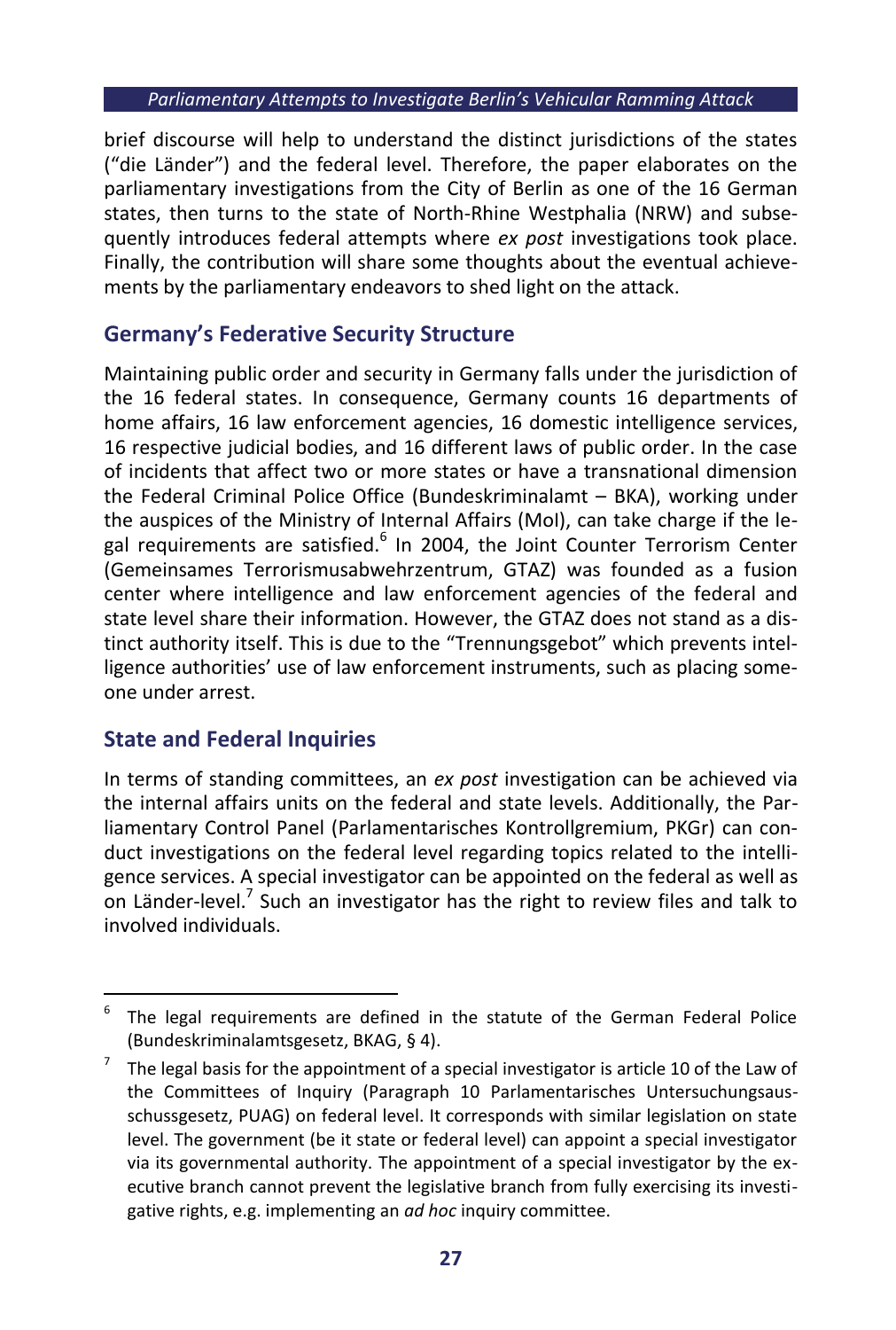Finally, a retroactive review of a case can also be conducted through the establishment of an ad hoc parliamentary committee of inquiry on the state or federal levels. This option provides the most powerful tools to reveal shortcomings and loopholes in the legal framework. The right to look into documents is far reaching, and questioning staff members from all hierarchical levels usually takes place in an open forum involving the press.<sup>8</sup>

For the time being, several different inquiry committees have started their work on the Amri case on the state level. Nevertheless, an inquiry committee of the German Bundestag, dominated by the Grand Coalition between Conservatives and Social Democrats, has so far not been implemented.

# **Berlin**

Like other crimes, terrorist attacks initially fall under the jurisdiction of the affected federal state. Berlin, like Hamburg and Bremen are cities, but enjoy each the status of a state in the federation of the total 16 states forming the Republic. Thus, Berlin's Social Democratic Senator of Home Affairs and the State Police (the Landeskriminalamt, LKA) are the institutions in charge of investigating a plot executed in their city. Allegations against the LKA in regards to misjudging Amri as a danger caused the Berlin Landeskriminalamt and the Public Prosecutor's Office Berlin to form the Taskforce "Lupe" (German for 'magnifying glass'). The taskforce's mandate was to examine whether the LKA case-workers and their supervisors played a role in the development leading to the fatal attack. Hence, this internal inquiry serves also to revisit control mechanisms within the structure of the LKA and may lead to additional disciplinary action against staff members.

# *Berlin's Assembly and Internal Affairs Committee*

The attack became the subject of debates in Berlin's Assembly (Abgeordnetenhaus) and the Committee on internal affairs.<sup>9</sup> The incident is still on the agenda and has so far been discussed in several meetings over the last few months,

 8 The chairman of the Christian Democratic Union fraction Mr. Volker Kauder declared to be in favor of an ad hoc inquiry committee by the German Bundestag. He would suggest this to his Social Democrat counterpart, Mr. Thomas Oppermann. See Martin Lutz and Constanze Reuscher, "Anis Amri soll regelmäßig Drogen genommen haben," *Welt online*, January 15, 2017, www.welt.de/politik/deutschland/article161179412/ Anis-Amri-nahm-regelmaessig-Ecstasy-und-Kokain.html.

<sup>9</sup> "Berliner Anschlag: Verhallte Warnungen aus Marokko," *Telepolis,* January 31, 2017, www.heise.de/tp/news/Berliner-Anschlag-Verhallte-Warnungen-aus-Marokko-3611242.html. See also "Terroranschlag erneut einziges Thema im Innenausschuss," *Berliner Morgenpost online,* January 22, 2017, www.morgenpost.de/berlin/article 209356113/Terroranschlag-erneut-einziges-Thema-im-Innenausschuss.html.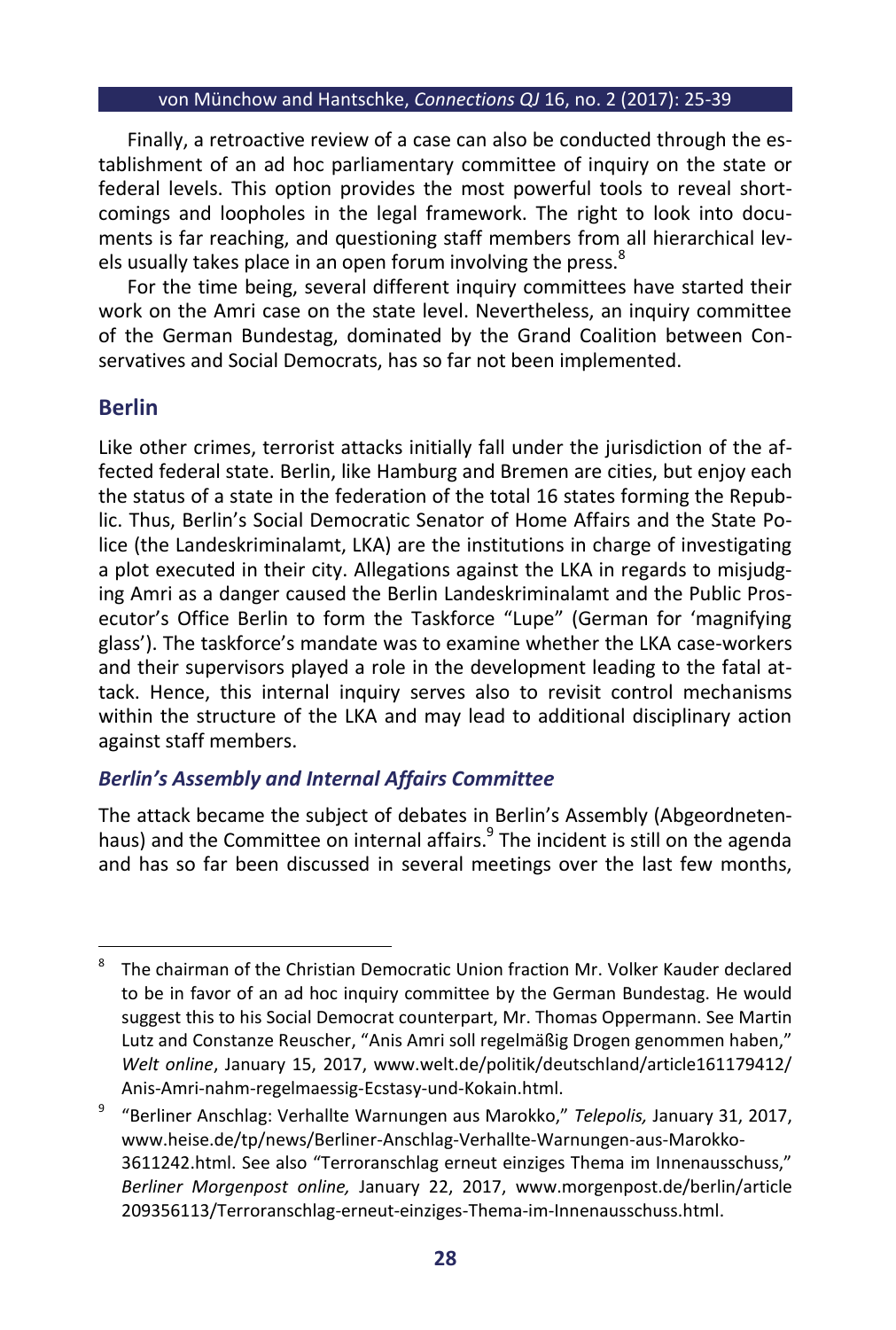most recently on July  $3^{rd}$ , 2017.<sup>10</sup> During this session, a Special Investigator (see the next section) and a Head of the Counterterrorism Department of the Federal Public Prosecutor General presented their investigation's findings.

At the beginning of this hearing before Berlin's Committee on internal affairs, the Department Head of the Federal Public Prosecutor stressed that his appearance before the Committee had an exceptional character. He argued that he is only obliged to appear before a competent forum of the German Bundestag. Indeed, his cooperation is based on good will. The Department Head represents a federal authority and cannot be forced by the committee on Länder-level to appear as a witness. In consequence, the Berlin members of the committee could not directly address him with questions during the meeting. The questions had to be submitted in advance. The Department Head of the Federal Public Prosecutor summarized the current state of the ongoing investigation and thereafter only answered selected questions. He also mentioned several transnational elements of the attack. First, Anis Amri was in continuous contact with at least one foreign IS-member via text messages while conducting the attack. Second, there are hints of further possible confidants or accomplices in other nations. Third, the weapon he used can be traced back to Switzerland. In this light there have already been investigations in other states. Eurojust, a European network of public prosecutors, was involved. Mutual legal assistance requests were sent to Belgium, the Netherlands, Great Britain, Italy, Austria, Poland, Switzerland, Spain, France, Tunisia and the U.S.A.

# *Special Investigator*

Berlin's Social Democrat, Socialist and Green Party-led city government, the "Senat," appointed Mr. Bruno Jost as a Special Investigator. As a retired prosecutor, he was thought to be the best to handle this task and submit findings to the committee. He started work in April 2017. A final report is expected in October 2017.<sup>11</sup> Mr. Jost presented an interim report to the aforementioned committee session on July 3rd, 2017.

During the investigation, the focus shifted from examining the general preconditions that allowed the attack to happen to the review of report by the LKA Berlin, which might have been subsequently edited. It was alleged that the editing took place to cover mistakes by the LKA that prevented the detention of

<sup>-</sup> $10$  See protocol of the meeting, July 3, 2017, www.parlament-berlin.de/C1257B550 02AD428/CurrentBaseLink/W29ASL7D644DEVSDE?Open&Wahlperiode=18&Vorgang =0023&Ausschuss=Ausschuss für Inneres, Sicherheit und Ordnung.

<sup>11</sup> "Ex-Bundesanwalt Jost wird Sonderermittler im Fall Amri," *BerlinOnline,* April 3, 2017, https://www.berlinonline.de/aktuell/4811000-4015970-exbundesanwalt-jostwird-sonderermittler.html; and "Amri-Sonderermittler klagt über Probleme bei der Akteneinsicht," *Der Tagesspiegel online*, May 16, 2017, www.tagesspiegel.de/berlin/ polizei-justiz/attentat-am-breitscheidplatz-in-berlin-amri-sonderermittler-klagtueber-probleme-bei-der-akteneinsicht/19801570.html.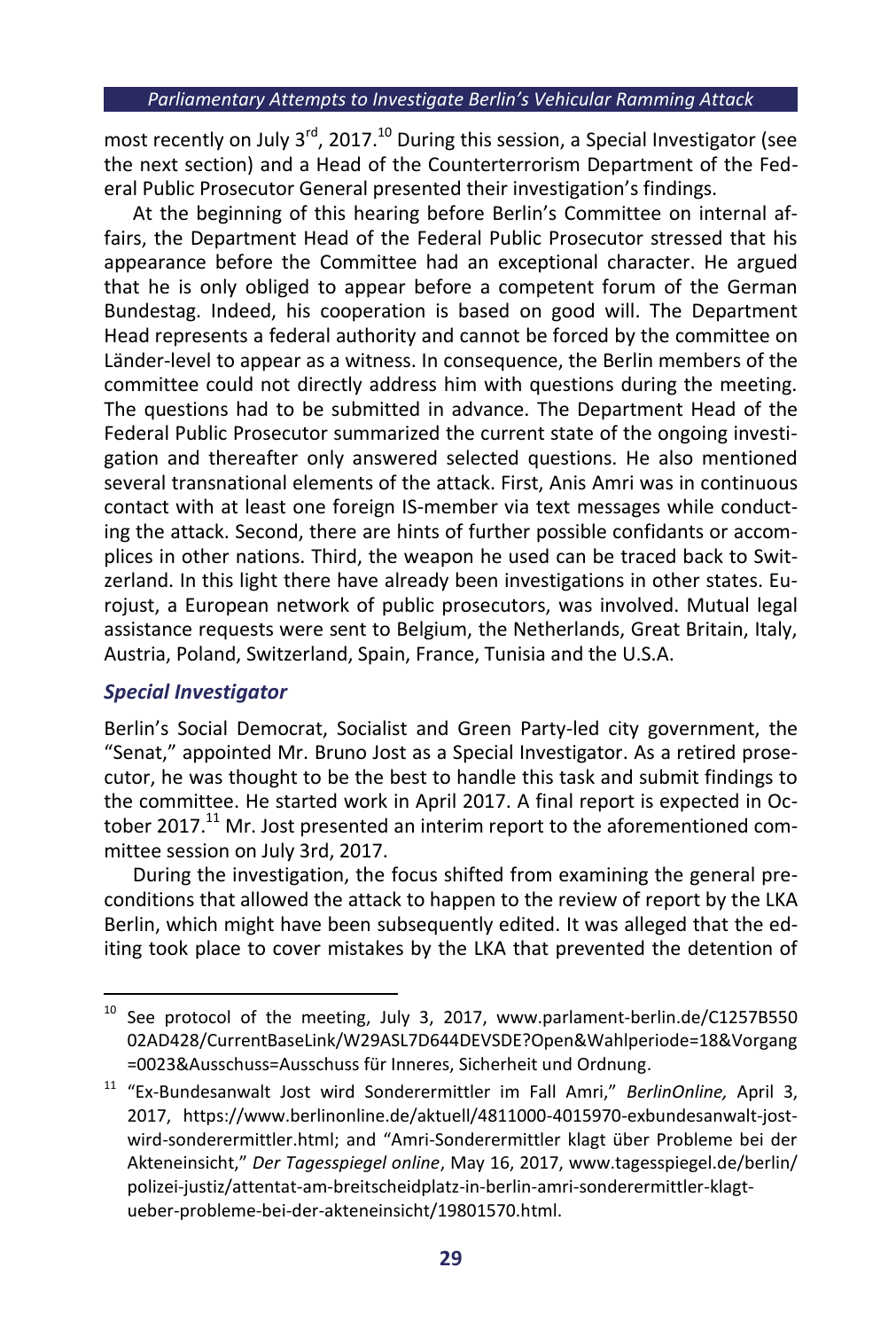Amri before the attack happened. This particular aspect is indirectly linked to the question of possible surveillance of Amri by the security authorities. However, the report was alleged to have been edited in January 2017 after the vehicular ramming attack. Hence, the LKA Berlin was accused of rewriting the findings to its favor. The interim report stated there was a police note about Amri acting as a drug dealer from November 1st, 2016. This first version concluded that Amri and collaborators were dealing drugs on a large scale. The important observation would have been sufficient to justify further surveillance, or even the issuance of an arrest warrant. According to the procedures, this observation should have been sent to the Public Prosecutor's Office in Berlin for further decisions on actions against Anis Amri. Nevertheless, this did not happen. Instead the second version appeared in January 2017. The findings by the Special Investigator suggest that this paper dated back to November  $1<sup>st</sup>$ , 2016 and has elements different from the first edition. It stated that Amri only dealt drugs on a very low level, and did not mention any accomplices. This portrayal could not have been a justification for further surveillance or even an arrest warrant. Thus, the LKA Berlin was confronted with the accusation that it unintentionally prevented further actions against Amri by not forwarding the first report to Berlin's Public Prosecutor's office. This led to the above-mentioned criminal investigations against the involved police officers due to the suspicion of document fraud.<sup>12</sup> To this day, this aspect is subject to speculation since the allegation is built upon the assumption that the Public Prosecutor's Office would have led to further surveillance or an arrest of Amri.

In his hearing at the Standing committee of home affairs at the Berliner Abgeordnetenhaus on July  $19<sup>th</sup>$  2017, the Special Investigator said that he is currently focusing on this aspect. He also promised to take a deeper look into other related questions of eventual misconduct before submitting the final report.<sup>13</sup>

Another interesting part of the findings of the Special Investigator in Berlin is that they differ slightly from the findings of the Special Investigator in North Rhine-Westphalia. In particular, Mr. Jost stated that Amri could have been arrested to secure his return to Tunisia. The Asylum Act states an arrest is lawful in cases where the removal of the foreigner seems possible in due time,  $^{14}$ which is only the case when citizenship is being confirmed. For individuals who

1

<sup>12</sup> "Anschlag in Berlin – weitere Manipulationen an Akte Amri," *Zeit online,* May 21, 2017, http://www.zeit.de/politik/deutschland/2017-05/anschlag-berlin-anis-amrilka-manipulation-akten.

 $13$  See protocol of the meeting of the committee of home affairs Berliner Abgeordnetenhaus, July 19, 2017, https://www.parlament-berlin.de/C1257B55002AD428/ CurrentBaseLink/W29ASL7D644DEVSDE?Open&Wahlperiode=18&Vorgang=0085&A usschuss=Ausschuss für Inneres, Sicherheit und Ordnung.

 $14$  The legal requirements are defined in the German Asylum Act (Aufenthaltsgesetz, AufenthG, § 62 Abs. 3 S. 3).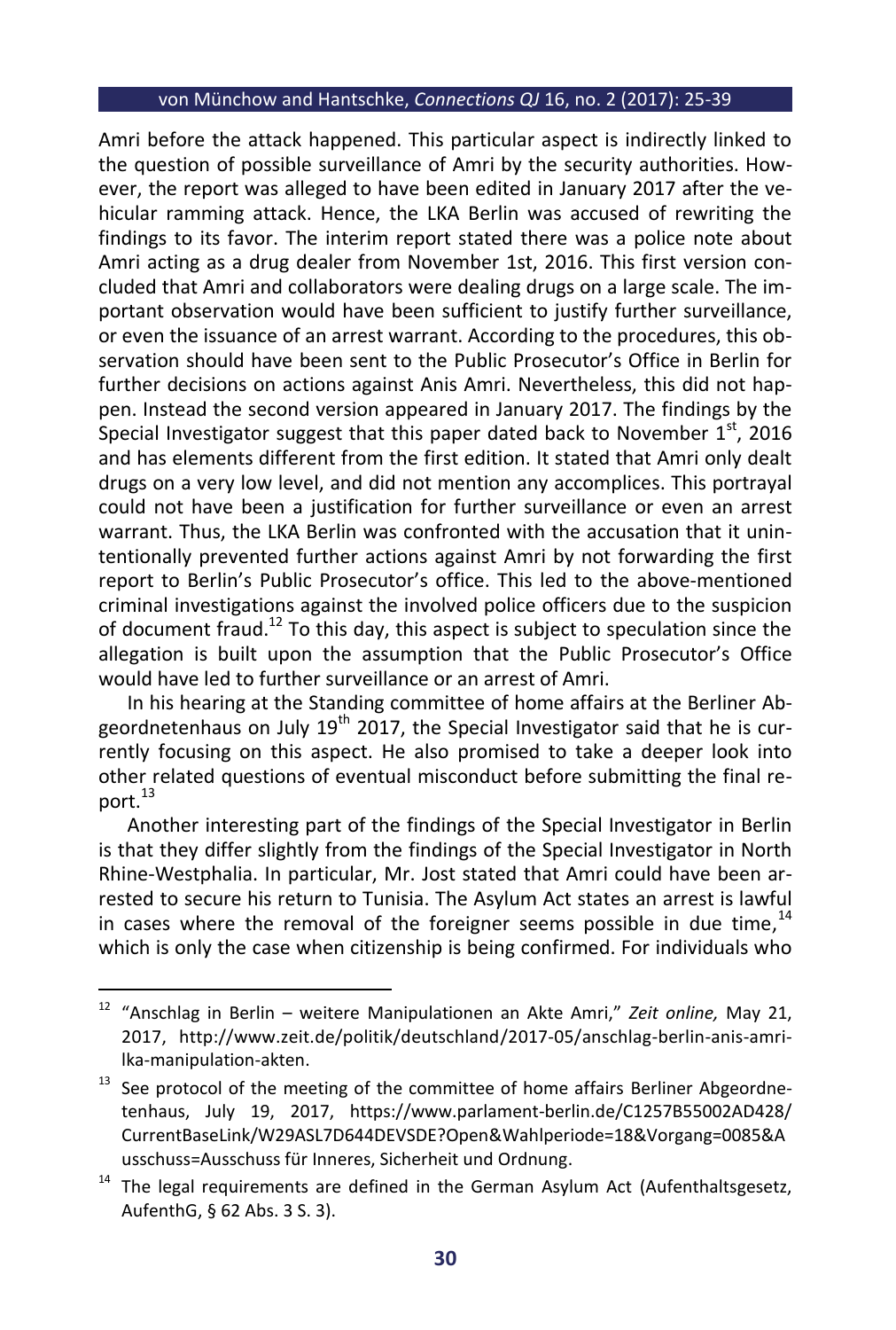enter Germany without a passport, the so-called PEP-procedure (Passersatzpapiere, PEP) intends to verify their nationality and identity. This procedure enables authorities to approach the assumed country of origin to confirm the identity and citizenship. Tunisian authorities responded in October 2016<sup>15</sup> confirming Amri's identity, origin, and citizenship. Consequently, a detention would have been lawful. The NRW Special Investigator concluded that the detention of Amri would not have been in accordance with the Act at any stage of the events (see next section).

# *Ad hoc Inquiry Committee*

Berlin's Assembly also formed an ad hoc inquiry committee on the incident. It started its work on July  $14<sup>th</sup>$ , 2017.<sup>16</sup> Due to the parliamentarian summer break there are no work results yet.

# **North Rhine-Westphalia**

Amri registered as an asylum seeker in NRW and was partly surveilled by state security authorities. Unlike Berlin, the NRW deputies established two parliamentary inquiries. A brief, but intense ad hoc investigation took place under the former Social Democrat-Green Coalition from February until May 2017; a second was launched on July  $1^{st}$ , 2017<sup>17</sup> after a Conservative-Liberal government took office in the beginning of June 2017. Given that the inquiry mandates in two *Länder* take place under two separate jurisdictions, the parliamentarians need to rely on a voluntary exchange of files between the respective entities in Berlin and NRW's capital Düsseldorf, as well as on the good will of any federal institution.

<sup>-</sup><sup>15</sup> Germany's federal Minister for Home Affairs Thomas de Maizière said that Tunisian authorities confirmed Amri's identity in October 2016: "De Maizière zum Fall Amri - Antrag auf Abschiebehaft hätte gute Erfolgsaussichten gehabt," *Spiegel Online*, January 28, 2017, www.spiegel.de/politik/deutschland/thomas-de-maiziere-anisamri-haette-in-abschiebehaft-genommen-werden-koennen-a-1132010.html. Berlin's Special Investigator stated that Amri's identity was confirmed already in August 2016; see protocol of Berlin's assembly meeting on July 3, 2017, www.parlamentberlin.de/C1257B55002AD428/CurrentBaseLink/W29ASL7D644DEVSDE?Open&Wahl periode=18&Vorgang=0023&Ausschuss=Ausschuss für Inneres, Sicherheit und Ordnung.

<sup>&</sup>lt;sup>16</sup> See press release of the Berlin Assembly, July 11, 2017, https://www.parlamentberlin.de/C1257B55002AD428/vwContentByKey/W2AP6F5Y454WEBSDE.

See press release of NRW's house of deputies, July 1, 2017, www.landtag.nrw.de/ portal/WWW/GB\_II/II.1/Pressemitteilungen-Informationen-Aufmacher/Pressemit teilungen-Informationen/Pressemitteilungen/2017/06\_neues\_Impressum/Unter suchungsausschuss %26%23132Fall Amri%26%23147 eingesetzt.jsp.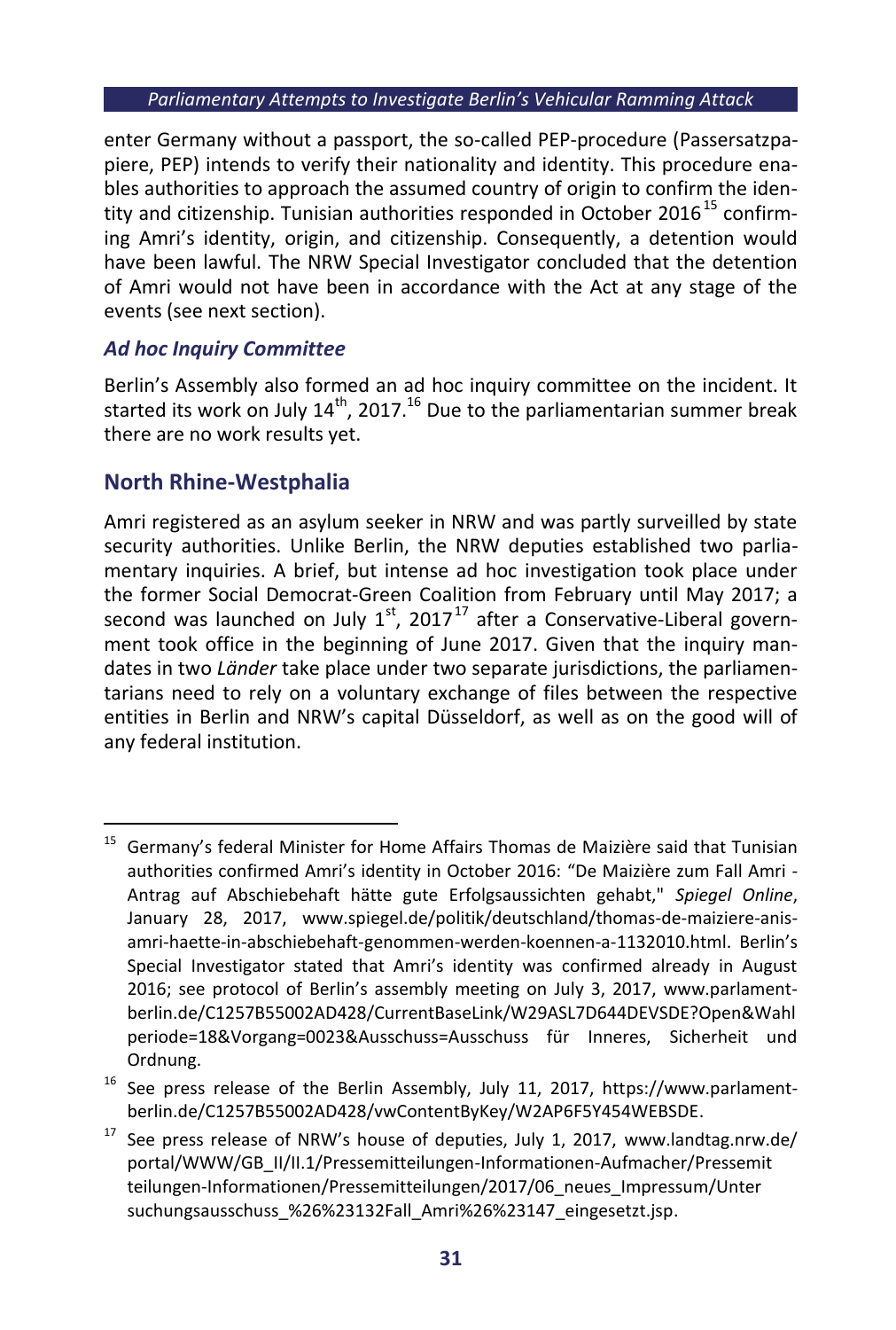# *House of Deputies*

As in Berlin's Assembly, the attack was also subject to debates in NRW's House of Deputies, the Landtag, and the respective committee on internal affairs.<sup>18</sup> The issue was discussed in several ad hoc meetings of the committee. Several representatives of security bodies were invited to answer questions related to the case and Amri's record in NRW.<sup>19</sup>

# *Special Investigator*

 $\overline{a}$ 

A Special Investigator was also in charge of examining Amri's deadly course of action. NRW's state government assigned a criminal law professor to serve in this position.<sup>20</sup> The scholar's report found that the authorities in NRW did not make crucial mistakes. On the contrary, he continues, NRW state police warned Berlin authorities about a potential risk of a terrorist attack conducted by Amri. According to this view, the authorities in Berlin ignored the warning.

The professor did not clearly point out under which circumstances NRW warned Berlin about Amri. It was discovered that Amri was discussed in several

See protocols of the special meetings No. 101, January 5, 2017; 103, January 19, 2017; 105, February 2, 2017, https://www.landtag.nrw.de/portal/WWW/ dokumentenarchiv/Dokument/MMD16-1564.pdf; www.landtag.nrw.de/portal/ WWW/dokumentenarchiv/Dokument/MMD16-1582.pdf; www.landtag.nrw.de/ portal/WWW/dokumentenarchiv/Dokument/MMD16-1594.pdf.

<sup>20</sup> "Kraft setzt Sonderermittler im Fall Amri ein," *Zeit online*, January 25, 2017, http://www.zeit.de/politik/deutschland/2017-01/nordrhein-westfalen-hannelorekraft-anis-amri-berlin-attantaeter-sonderermittlung. See also "Sonderermittler soll Fall Amri aufklären," *Handelsblatt online*, January 25, 2017, www.handelsblatt.com/ politik/deutschland/nach-berlin-anschlag-sonderermittler-soll-fall-amri-aufklaeren/ 19301674.html. Hinting at the establishment of an ad hoc parliamentary inquiry: "Politik Kompakt I," *Welt online,* February 8, 2017, www.welt.de/print/die\_welt/ politik/article161895769/ Politik-Kompakt-I.html; and "Ausschuss in NRW soll Fall Amri untersuchen," *Zeit online,* February 7, 2017, http://www.zeit.de/politik/ deutschland/2017-02/anschlag-breitscheidplatz-anis-amri-landtag-duesseldorfuntersuchungsausschuss. Kretschmer submits controversial report: "Fall Amri: Grüne attackieren Krafts Gutachter," *Express online,* March 30, 2017, www.express.de/news/politik-und-wirtschaft/fall-amri-gruene-attackieren-kraftsgutachter-26284776.

<sup>18</sup> "NRW-Ausschuss diskutiert Berliner Attentat: Anis Amri nutzte 14 Identitäten," *Der Spiegel online*, January 5, 2017, www.spiegel.de/politik/deutschland/anschlag-inberlin-ralf-jaeger-aeussert-sich-zu-anis-amri-a-1128697.html. See also "Nach Anschlag in Berlin: Die Gefährlichkeit des Anis Amri," *FAZ online*, January 5, 2017, http://www.faz.net/aktuell/politik/rechtfertigung-von-innenminister-jaeger-wegenanschlag-14606371.html; and "Tunis will Kontaktmann Amris anklagen," *Der Spiegel online,* January 2, 2017, http://www.spiegel.de/politik/ausland/anis-amri-tunesienwill-kontaktmann-anklagen-a-1132958.html.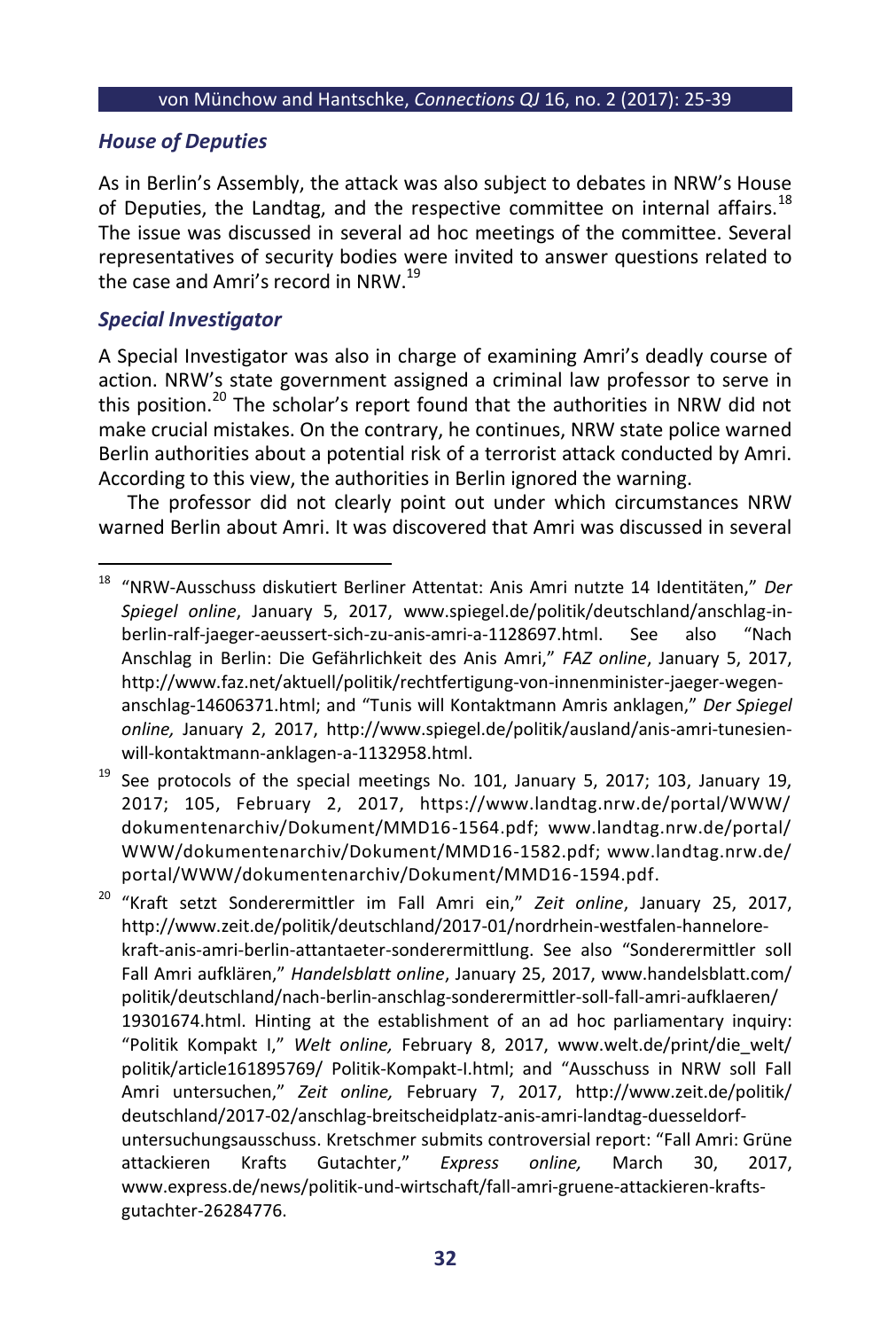meetings of the Berlin-located GTAZ. NRW security staff participated in those meetings<sup>21</sup> and stressed Amri's potential on February  $17<sup>th</sup>$ , 2016. Contrary to this opinion, the representatives of the federal police, the BKA, assessed the danger as unlikely. $^{2}$ 

As mentioned before, the Special Investigator also said that Anis Amri could not have been taken into custody after his asylum application was rejected.

# *Ad hoc Inquiry Committee*

In light of the public outrage about the case, a demand to establish an ad hoc inquiry arose.<sup>23</sup> The committee was established by NRW's House of Deputies on February  $15^{th}$ , 2017.<sup>24</sup> In spring 2017, this inquiry developed as the first key arena to shed light on the plot. It quickly assessed the available documents and summoned home ministers, including the Federal Minister for Home Affairs Thomas de Maizière (Conservative Party). Ad hoc inquiry committees are subject to the principle of discontinuity. This means that they last as long as the legislative term.<sup>25</sup> Accordingly, the NRW committee came to an end due to elections in NRW in May 2017. The NRW committee published a 175-page interim report in April 2017. Nevertheless, this report does not contain a final statement on the findings but only provides the current state of the inquiry. The newly elected NRW parliament set up a new inquiry committee which started work in June<sup>26</sup> and has so far only held an initial meeting.

<sup>1</sup> <sup>21</sup> "Terrorfall Amri – Sonderermittler entlastet die Behörden in NRW," *Der Tagesspiegel online*, March 27, 2017, http://www.tagesspiegel.de/politik/terrorfall-amrisonderermittler-entlastet-die-behoerden-in-nrw/19577652.html.

<sup>&</sup>lt;sup>22</sup> "Berlin Attack: An Attack is Expected," Zeit online, April 5, 2017, www.zeit.de/politik/ deutschland/2017-04/berlin-attack-christmas-market-breitscheidplatz-anis-amri.

<sup>23</sup> "Verfassungsschutz belastet Landeskriminalamt," *rbb24*, February 9, 2017, www.rbbonline.de/politik/beitrag/2017/02/Verfassungsschutz-Palenda-schiebt-Schuld-im-Fall-Amri-von-sich.html.

<sup>24</sup> "NRW beschließt Untersuchungsausschuss zum Fall Amri," *Der Tagesspiegel online,* February 15, 2017, www.tagesspiegel.de/politik/berlin-attentaeter-nrw-beschliesstuntersuchungsausschuss-zum-fall-amri/19396466.html.

<sup>&</sup>lt;sup>25</sup> On the function and rights of the Parliamentary Control of the Intelligence Services see Dietmar Peitsch, Christina Polzin, "Die parlamentarische Kontrolle der Nachrichtendienste," *Neue Zeitschrift für Verwaltungsrecht* 4 (2000): 387–93. Inquiries usually end by submitting a report with recommendations to the Speaker of Parliament.

<sup>26</sup> "Terrorfall Amri: Ausschuss im neuen NRW-Landtag nahm Arbeit auf," *Westdeutsche Zeitung online*, June 27, 2017, http://www.wz.de/home/politik/inland/landtagswahlnrw/terrorfall-amri-ausschuss-im-neuen-nrw-landtag-nahm-arbeit-auf-1.2463395.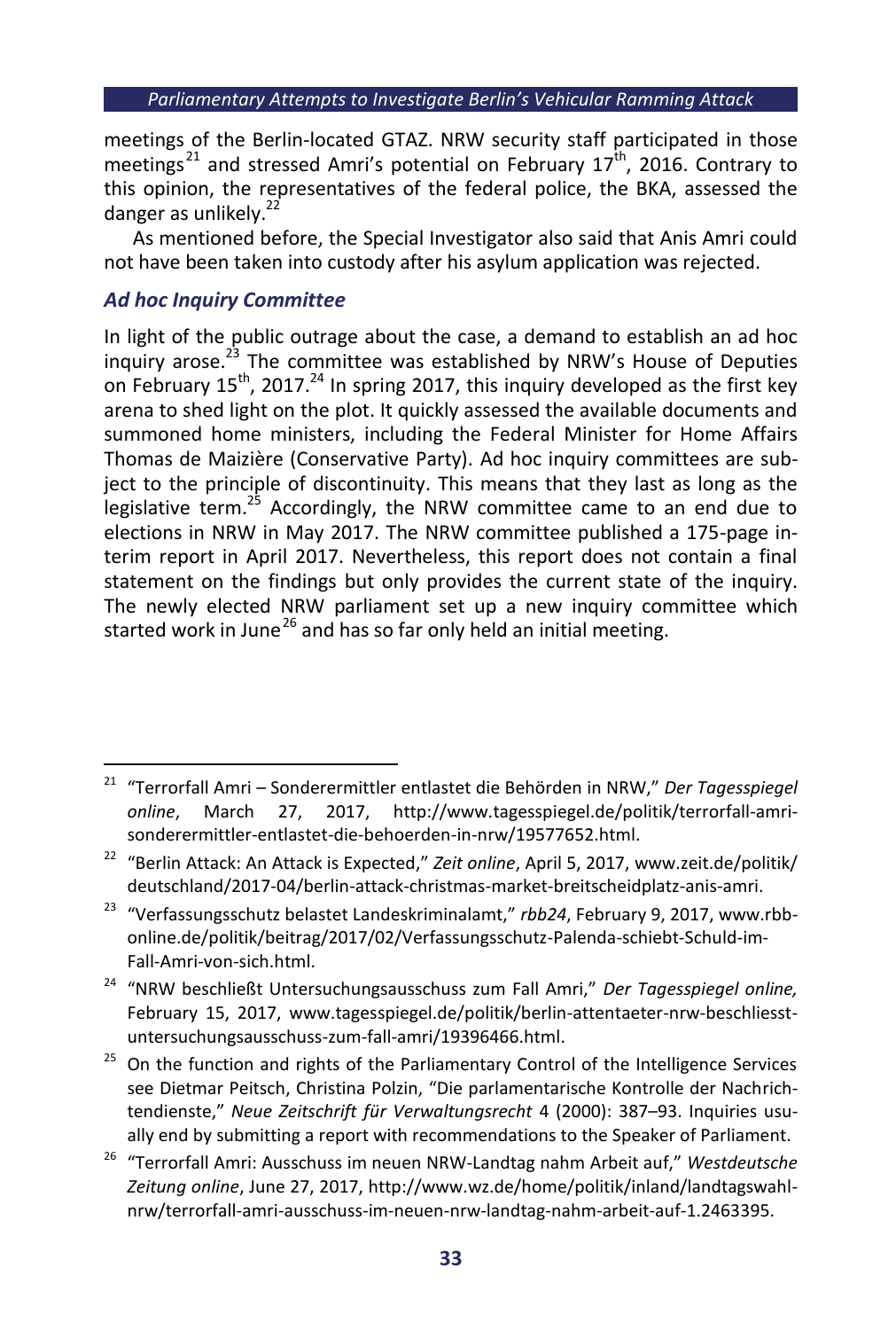# **Federal Level**

 $\overline{a}$ 

The question remains if a federal inquiry committee would have been able to provide the full picture of the incident.<sup>27</sup> The Breitscheidplatz attack proved that some security-related questions go beyond nation- and interstate borders. Moreover, the roles of the Federal Office for Migration and Refugees (Bundesamt für Migration und Flüchtlinge, BAMF) as Germany's central authority dealing with refugees as well as the federal authorities gathered in the GTAZ, such as the Federal Criminal Police Office (BKA), the Federal Intelligence Service (Bundesnachrichtendienst, BND) and the Federal Office for the Protection of the Constitution (Bundesamt für Verfassungsschutz, BfV) seem to deserve an examination. A pure Länder-focused approach could miss transnational components of the plot like Amri's criminal past in Italy and the track he chose escaping to Milan. Since the 16 states have a limited ability to deal with foreign affairs, the international entanglement suggests the involvement of Germany's federal level.<sup>28</sup>

Federal decision-makers quickly realized that some sort of *ex post* investigative attempts by the German Bundestag were due. In January 2017, the Parliamentary Control Panel (Parlamentarisches Kontrollgremium, PKGr) began to discuss the incident in the light of possible errors by the intelligence service.<sup>29</sup> An ad hoc parliamentary inquiry committee of the German Bundestag has so far not been set up.

<sup>27</sup> "Rufe nach Neuorganisation der Terrorabwehr," *Handelsblatt online,* February 2, 2017, http://www.handelsblatt.com/politik/deutschland/berliner-terroranschlag-rufenach-neuorganisation-der-terrorabwehr/19269704.html. See also "Fall Amri: Neue Antworten – neue Fragen," *Berliner Morgenpost online,* February 3, 2017, http://www.morgenpost.de/politik/article209485027/Fall-Amri-Neue-Antworten-neue-Fragen.html. Berlin/Düsseldorf blame game: "NRW-Landesregierung muss sich kritische Fragen gefallen lassen," *FAZ online*, February 13, 2017, http://www.faz.net/ aktuell/politik/kritik-an-nrw-innenminister-jaeger-fall-anis-amri-14876497.html.

<sup>28</sup> "Der Antiterrorkrampf," *Der Spiegel online*, January 22, 2017, www.spiegel.de/ spiegel/anis-amri-und-der-anschlag-von-berlin-ermittlungspannen-keine-aufklaerung-a-1131008.html. See also "Polizei führte Anis Amri kurz vor der Tat als Terrorist," *Der Tagesspiegel online,* January 16, 2017, www.tagesspiegel.de/politik/attentat-aufbreitscheidplatz-polizei-fuehrte-anis-amri-kurz-vor-der-tat-als-terrorist/19259836.html; and "Italiens Behörden verschwiegen schwere Panne im Fall Amri," *Welt online*, January 22, 2017, www.welt.de/politik/deutschland/article161386891/Italiens-Behoerden-verschwiegen-schwere-Panne-im-Fall-Amri.html.

<sup>29</sup> On the function and rights of the Parliamentary Control of the Intelligence Services see: Dietmar Peitsch, Christina Polzin, "Die parlamentarische Kontrolle der Nachrichtendienste," *Neue Zeitschrift für Verwaltungsrecht* 4 (2000): 387–93.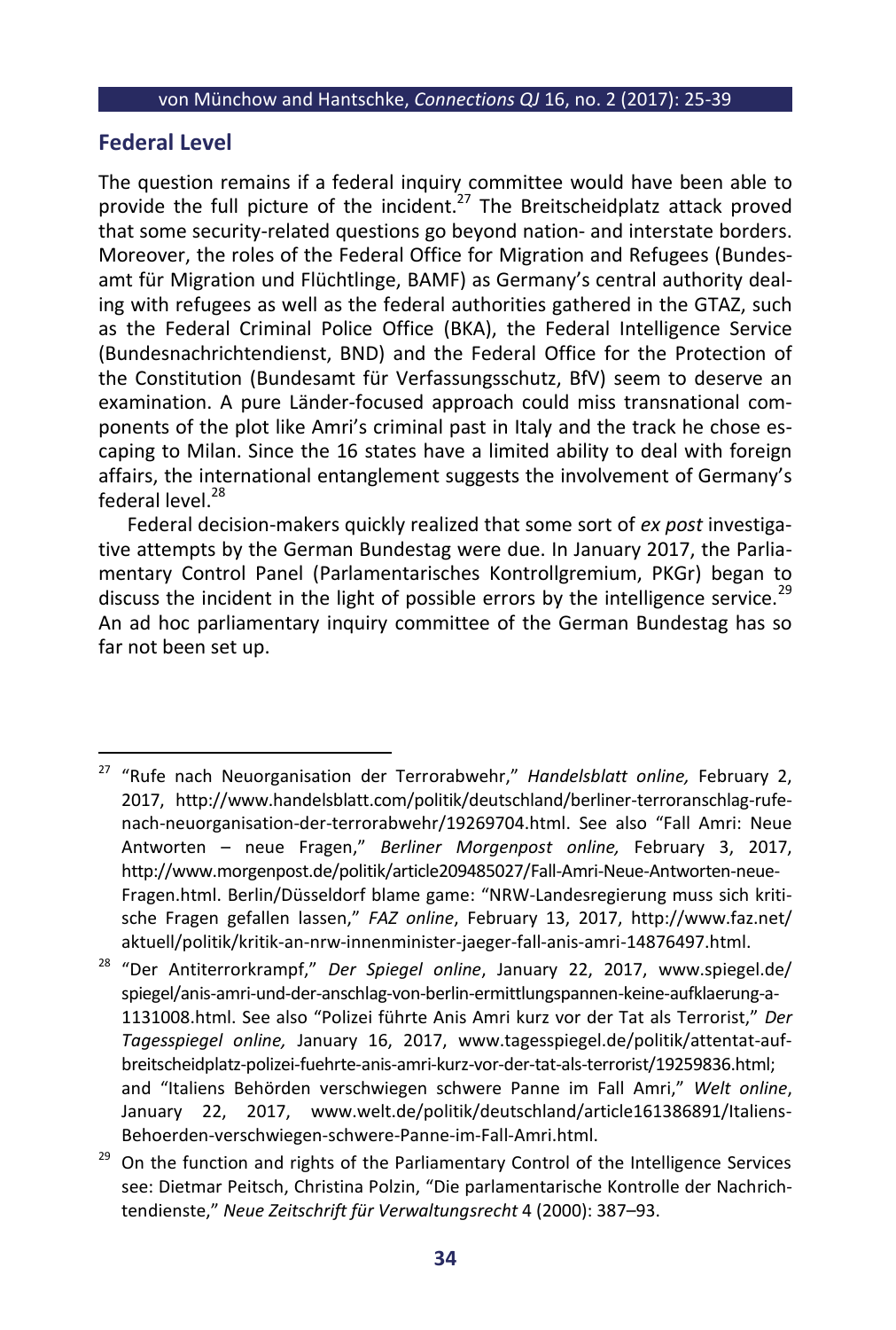# *Internal Affairs Committee*

The Bundestag's committee on internal affairs discussed the issue in several non-public meetings, *inter alia* on January 18<sup>th</sup> and February 13<sup>th</sup>, 2017. During the meeting in February, the Ministers of Home Affairs of Berlin and NRW as well as the heads of the BND, the BfV, the BKA and other authorities were questioned. The committee and the authority's representatives discussed different legislative proposals, such as the modification of the Asylum Act.<sup>30</sup> A Member of the Internal Affairs Committee pointed out that the state level cannot solely be blamed for failures in the Amri case. He also stressed a responsibility of the federal level and kept lobbying for the establishment of a parliamentary inquiry.<sup>31</sup>

# *Parliamentary Control Panel*

In a special meeting on January  $16^{th}$ , 2017 the PKGr sub-assigned the former Head of Germany's MoI Legal and General Affairs of Public Security Department, Arne Schlatmann, to investigate the plot. His work was accompanied by four PKGr members from different parties.<sup>32</sup> The findings were submitted to the German Parliament in an open final report on May  $31^{st}$ , 2017.<sup>33</sup> Since the PKGr has no supervisory power over aspects that fall under the jurisdiction of the states, the report covers only action or inaction of federal entities like the BKA, the BfV, and the BND. According to the PKGr, those agencies had only had a supporting function in the Amri case. The main security actors were the competent authorities in the state of NRW and the City of Berlin, as well as the competent institutions gathered in the GTAZ. The PKGr concludes that those authorities should have recognized Amri's potential. Therefore, the PKGr wondered why no further actions against Amri were taken to prevent the attack. The Panel also criticized Amri's mobility within Germany causing different judgments by different authorities. The report highlighted the shortcomings of the immigration authorities in not taking further action to detain Amri after his application for asylum was rejected.

# *Ad hoc Committee of Inquiry*

As stated above, an ad hoc parliamentary inquiry committee of the German Bundestag was not set up. The refusal to review the case on the federal level is surprising in light of the intense public debates usually sparked by inquiries, the

-

 $30$  See press release of the German Bundestag, February 13, 2017, www.bundestag.de/ presse/pressemitteilungen/2017/pm-170209-pm-amri/492512.

 $31$  Ibid.

<sup>&</sup>lt;sup>32</sup> The legal base for this procedure is § 1 Absatz 1 in conjunction with § 5a PKGr – statute (Kontrollgremiumgesetz).

<sup>33</sup> "Unterrichtung durch das Parlamentarische Kontrollgremium," *Bundestag Drs. 18/ 12585,* May 31, 2017, http://dip21.bundestag.de/dip21/btd/18/125/1812585.pdf.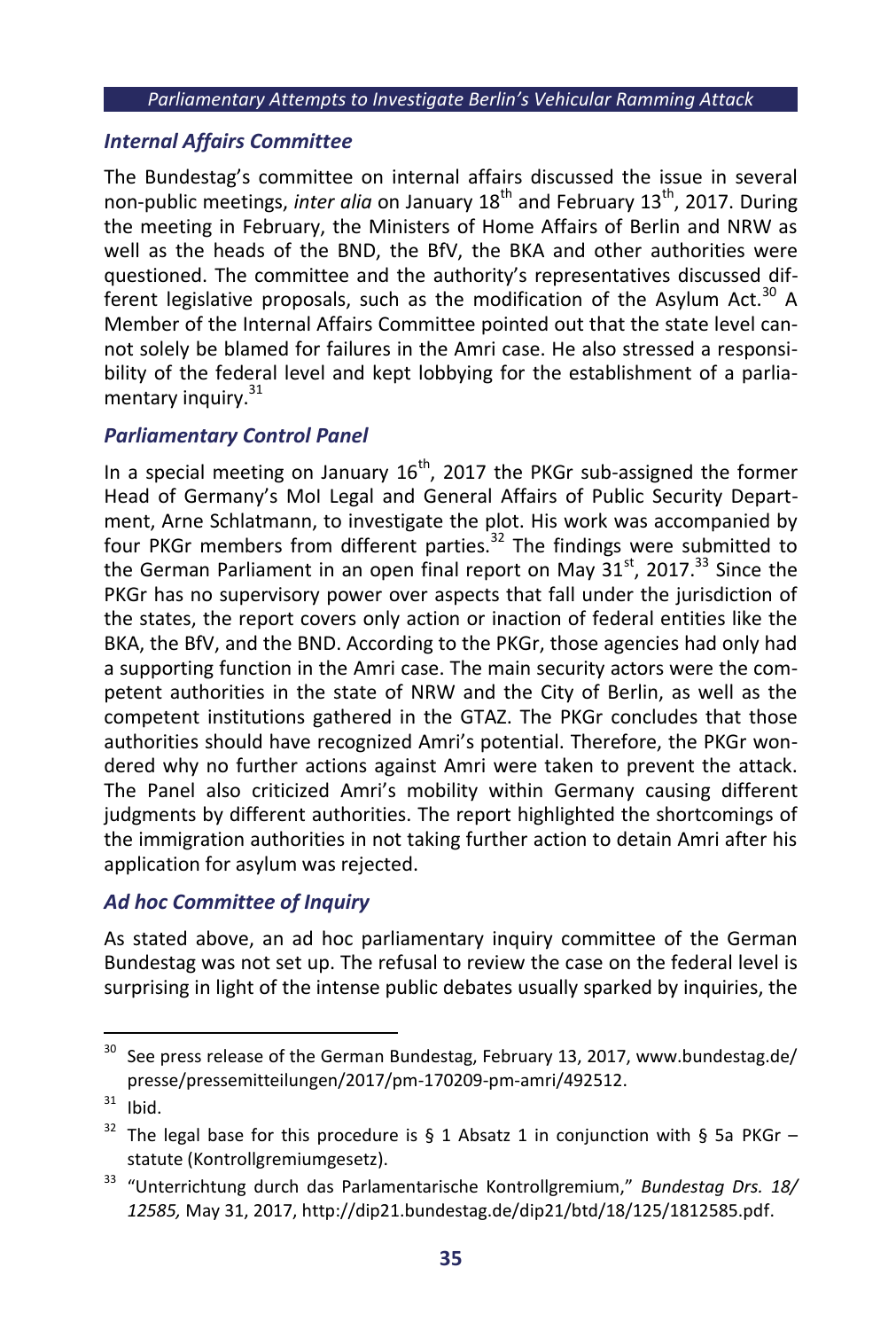past record of conducted inquiries and the far-reaching legal rights of the members of Parliament to assess files and to question officials including ministers and the Chancellor. The Bundestag would have had the time in January 2017 to launch an investigation since the federal elections were scheduled for September 2017. The deputies in Düsseldorf made the attempt and could at least review files and summon some major witnesses in a much shorter time between February and April 2017.

To understand the full potential of an ad hoc committee of inquiry as an adequate tool to review incidents like the Berlin attack, a short look into the legal framework and the political background of such investigations is helpful. Ad hoc committees are meant to find governmental misconduct or legal violations by gathering and evaluating evidence and to provide recommendations to prevent further fault. The implementation of ad hoc inquiry committee by a qualified minority of the parliament is the most intense constitutional tool of Germany's legislative bodies because they foster public debate about the case, the performance of the involved security agencies, and the entire applicable legislative set-up related to the plot. The selected members of a parliamentary committee of inquiry enjoy unrestricted access to classified material and benefit from the witnesses' duty to appear at the hearings.  $34$ 

When looking at the ad hoc committees of inquiry since Germany's reunification, the ratio of security versus non-security topics investigated yields a higher ratio than expected. Six particular investigations into such areas as energy safety, political party financing, wide-spread diseases, and bad bank scandals took place since Germany's reunification in 1990. In the same period, twelve inquiries focused on alleged misconduct by security bodies. Amongst the best known inquiries were the investigations on the role of BND staff in Bagdad during the 2003 Iraq War, alleged German involvement in rendition cases, an air strike against hijacked fuel tanks near a German Army camp in Kunduz, Afghanistan, the failure of security authorities to stop serial murders by a Neo-Nazi trio,<sup>35</sup> as well as the impact of the so-called Snowden Leaks and Berlin's eventual collaboration.<sup>36</sup> In sum, security matters are investigated twice as often as non-security issues. This ratio suggests that the security agencies themselves constitute the biggest threat to Germany and its citizens. Following this legacy, the Amri case would have perfectly suited the Bundestag's appetite to investigate security sector misconduct. For some reason this did not

 $_{\rm 34}$ Sebastian von Münchow, "Security Agencies and Parliamentary Committees of Inquiry in Germany: Transparency vs. Confidentiality," *Connections: The Quarterly Journal* 12, no. 4 (2013): 51–74, https://doi.org/10.11610/Connections.12.4.03.

<sup>&</sup>lt;sup>35</sup> The NSU ("National Socialist Underground") was a right-wing terrorist group which managed to remain undetected for more than a decade. The final report of the Committee is available at http://dip21.bundestag.de/dip21/btd/18/129/1812950.pdf.

 $36$  The final report of the Committee is available at http://dip21.bundestag.de/dip21/ btd/18/128/1812850.pdf.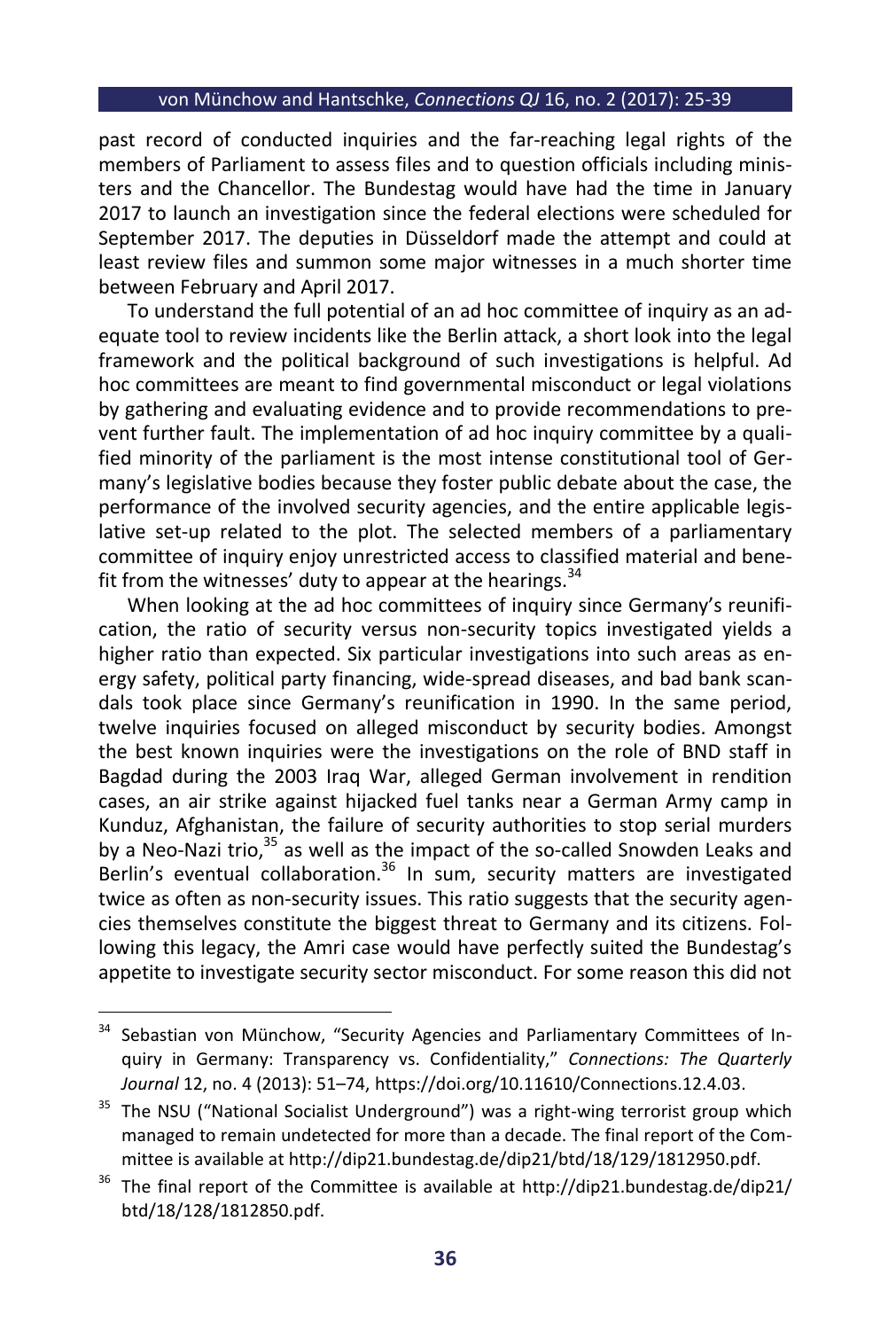take place, leaving a bitter taste and suspicion that the very constellation of the Breitscheidplatz plot was perceived as politically inconvenient to establish a thorough *ex post* investigation.

# **Achievements**

1

Returning to the plot, the record of the fora of inquiry on the state level is mixed. Certainly, the blame game between the security architectures in the City of Berlin, Düsseldorf, and from the federal level have not contributed to public trust in the functioning of German law enforcement or intelligence authorities. Consequently, Federal Minister for Home Affairs Thomas de Maizière said: "in cases like Amri we urgently need more commitment and unity among the authorities of the federal government and the states." This statement was widely criticized by the respective Ministers on the Länder-level.<sup>37</sup> They feared that the genuine power to maintain public order and security on the Länderlevel was intended to be undermined to the advantage of the federal level. Hence, the challenge is to strike a balance between promoting cooperation and aligning police work while maintaining the federalist separation of power.

An example may illustrate the background of this state-federal level mistrust. The term "Gefährder" describes a person who is believed to have the potential to conduct a terrorist attack. The term exists in all respective state legislation. What differs is how state officials interpret the term "Gefährder." While the threshold could be low in some states, it may be high in others. A standard understanding does not exist. Consequently, the federal level started to call for a common approach to defining terms like "Gefährder." This very call made ministers on the state level fear an emerging federal power patronizing Länder-police work. This overlooks that the federalist system could in fact be strengthened. A common understanding between state and federal authorities does not mean that law enforcement agencies on the Länder-level lose their capabilities to operate in their territorial jurisdictions. The different levels are best reconciled when understanding the mutual benefit from enhanced communication, cooperation and applying common definitions.<sup>38</sup>

The case also kicked in some reforms to prevent similar attacks in the future. First, a law to improve the data exchange between the authorities of the states (Datenaustauschverbesserungsgesetz) came into force. This should help preventing possible attackers from using different identities to apply for asylum

 $37$  "Um die Vorschläge von Innenminister de Maizière ist ein heftiger Streit entbrannt – das sind die Fakten," *The Huffington Post*, April 1, 2017, www.huffingtonpost.de/ 2017/01/04/de-maiziere-konzept-siche\_n\_13947896.html.

<sup>38</sup> "Reform der Sicherheitsbehörden – Wie wär's mit einem deutschen FBI?" *Spiegel Online*, August 22, 2017, http://www.spiegel.de/panorama/justiz/sicherheit-indeutschland-wie-waer-s-mit-einem-deutschen-fbi-a-1162781.html.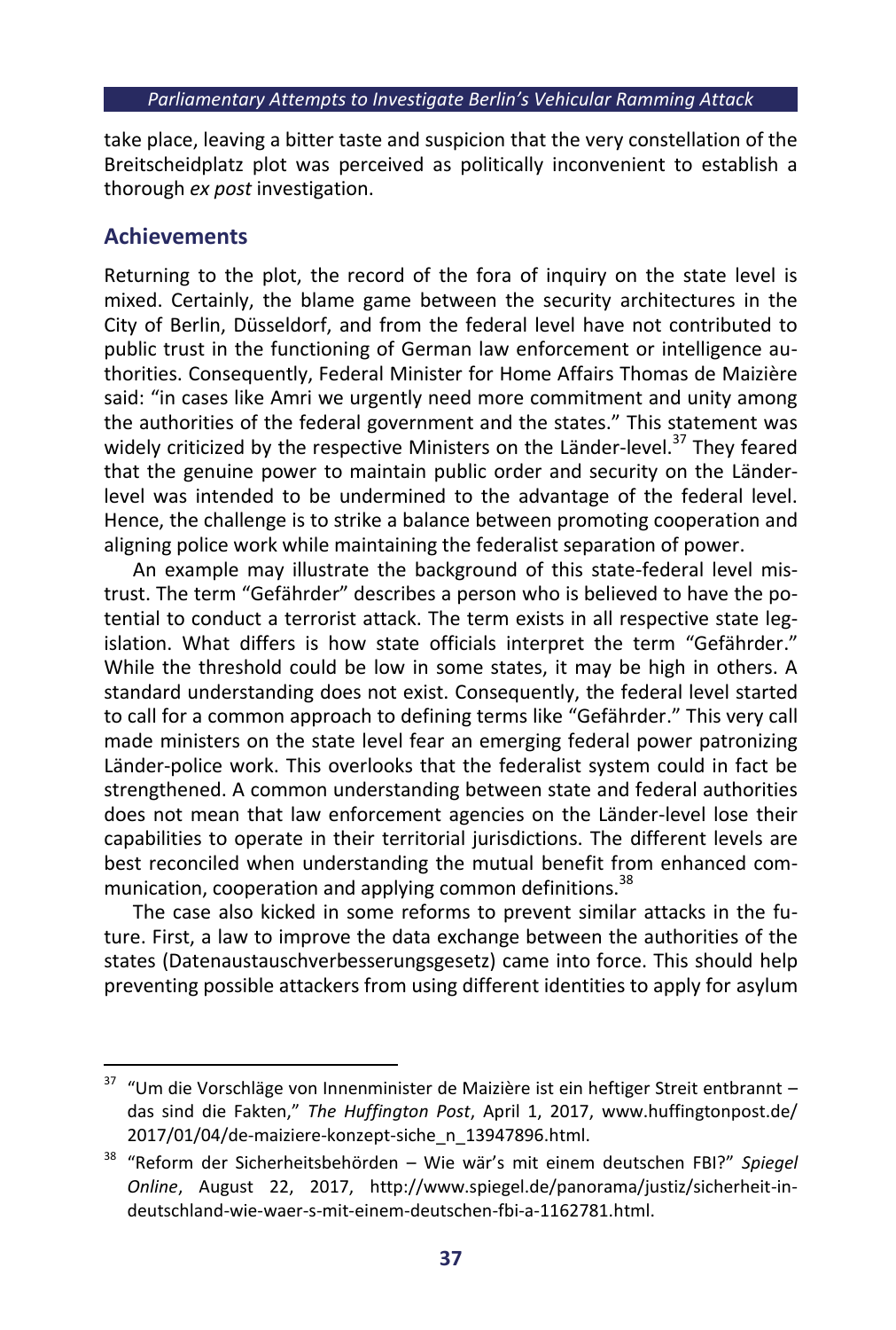in different states in Germany.<sup>39</sup> Second, a system for a standardized risk analysis of certain persons was implemented. The work on the RADAR-iTE system $40$ was already finished in September 2016 and has been gradually implemented by summer 2017. The aim is to provide a standardized risk analysis tool for the relevant entities on state and federal level. Third, the vehicular ramming attack boosted a bilateral understanding to return Tunisian nationals who have not been granted asylum in Germany. This system is currently being utilized on a bilateral level between Tunisia and Germanv.<sup>41</sup>

Finally, a new legal framework empowers the BKA with more efficient tools to fight terrorists. The use of ankle restraints was introduced. The procedure to arrest potential attackers who are obliged to leave the country was eased. All these developments had already begun before the vehicle ramming attack. But the Breitscheidplatz plot caused the political dynamics to strengthen Germany's security structure. Other reforms are still on the agenda, e.g. improving data exchange between the 16 German states as well as between the Federal Republic and third countries or countering radicalization of individuals in Germany. 42

# **Conclusion**

1

Beyond Germany's 2017 pre-national election's atmosphere, it remains speculative to find reasons why an inquiry on federal level was refused. Ad hoc inquiries have exposed wrongdoings and uncovered severe deficiencies in the past 27 years, although the final reports have rarely suggested that German officials violated national or international law. Usually these inquiries lead to stronger parliamentary control over the security sector. In addition, many intraagency restrictions were introduced. These restrictions received criticism for having immobilized the security sector's capabilities to a critical degree in the past decades. In parallel, a large scale-down of military, police and intelligence

 $39$  The press release of the German government about the implementation and benefits of the statute is available at www.bundesregierung.de/Content/DE/Artikel/2015/ 12/2015-12-09-datenaustauschverbesserungsgesetz-fluechtlingsausweis.html.

 $40$  The press release of the German federal police about the implementation of the RADAR-iTE system is available at https://www.bka.de/DE/Presse/Listenseite\_ Pressemitteilungen/2017/Presse2017/170202\_Radar.html.

<sup>41</sup> "Rückführung von Flüchtlingen – Deutschland und Tunesien starten Pilotprojekt für Abschiebungen," *focus online*, March 1, 2017, http://www.focus.de/politik/ ausland/migration-auch-tunesien-kooperiert-bei-abschiebungen-aus-deutschland\_ id\_5326677.html.

 $42$  These topics are ongoing subjects of the political debate in the different committees on internal affairs. Different legislative and resolution proposals are currently discussed, such as the proposal to implement a nationwide prevention strategy against radicalization as proposed by the Party Bündnis 90/ die Grünen: http://dip21.bundestag.de/dip21/btd/18/104/1810477.pdf.